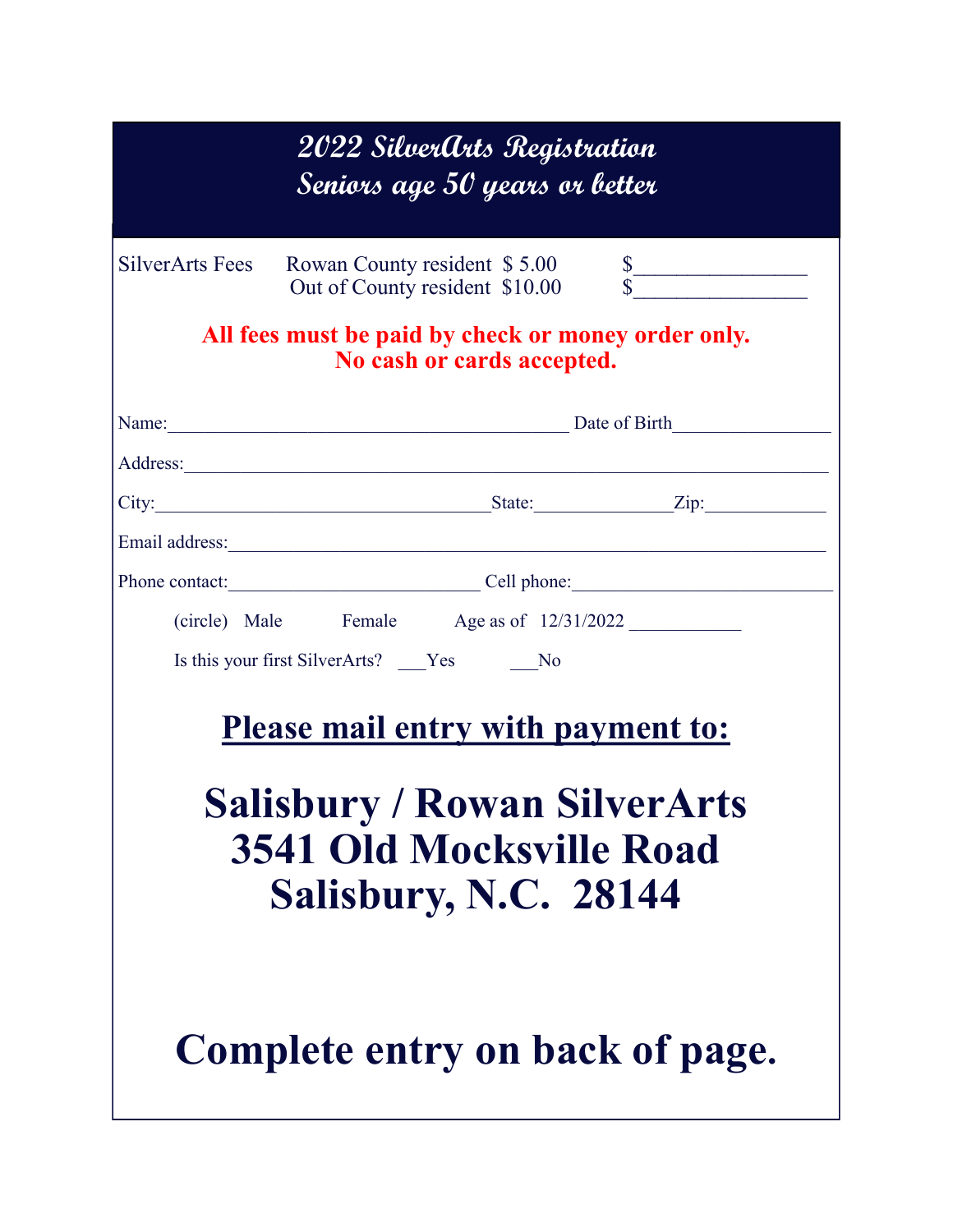# **Liability Waiver Must be signed to enter SilverArts**

I wish to participate in Salisbury / Rowan SilverArts program. I agree that I am responsible for delivering my artwork to the Salisbury Civic Center on **Tuesday March 15, 2022 between 10:00AM and 12:00PM** and that I will pick my artwork up on **Friday March 18, 2022 between 1:00PM and 2:30PM** 

**Attention Literary Artists Only: For Judging purposes, your entries must be delivered to Savannah Daniel, SilverArts Coordinator, at Ellis Park—3541 Old Mocksville Road, Salisbury NC 28144, No later than 5:00PM March 1 , 2022 No Literary entries will be accepted after this date.**

I agree to release and hold harmless the Salisbury / Rowan Senior Games and SilverArts, Rowan County Parks & Recreation Department, Salisbury Parks & Recreation and Salisbury Civic Center other coordinating agencies, volunteers, facilities and sponsors for any injury to my person and/or damage to or loss of my artwork entry during the Salisbury / Rowan Senior Games SilverArts program. I Certify that the art I enter is/are my own work, was/were created within the last 2 years after the age of 50 and is/are not manufactured in any sense of the work. I understand that all reasonable precautions will be taken to protect my property while it is on display for SilverArts.

| This the         | day of                             | 2022 |
|------------------|------------------------------------|------|
| <b>Signature</b> |                                    |      |
|                  |                                    |      |
|                  | <b>Must be signed and returned</b> |      |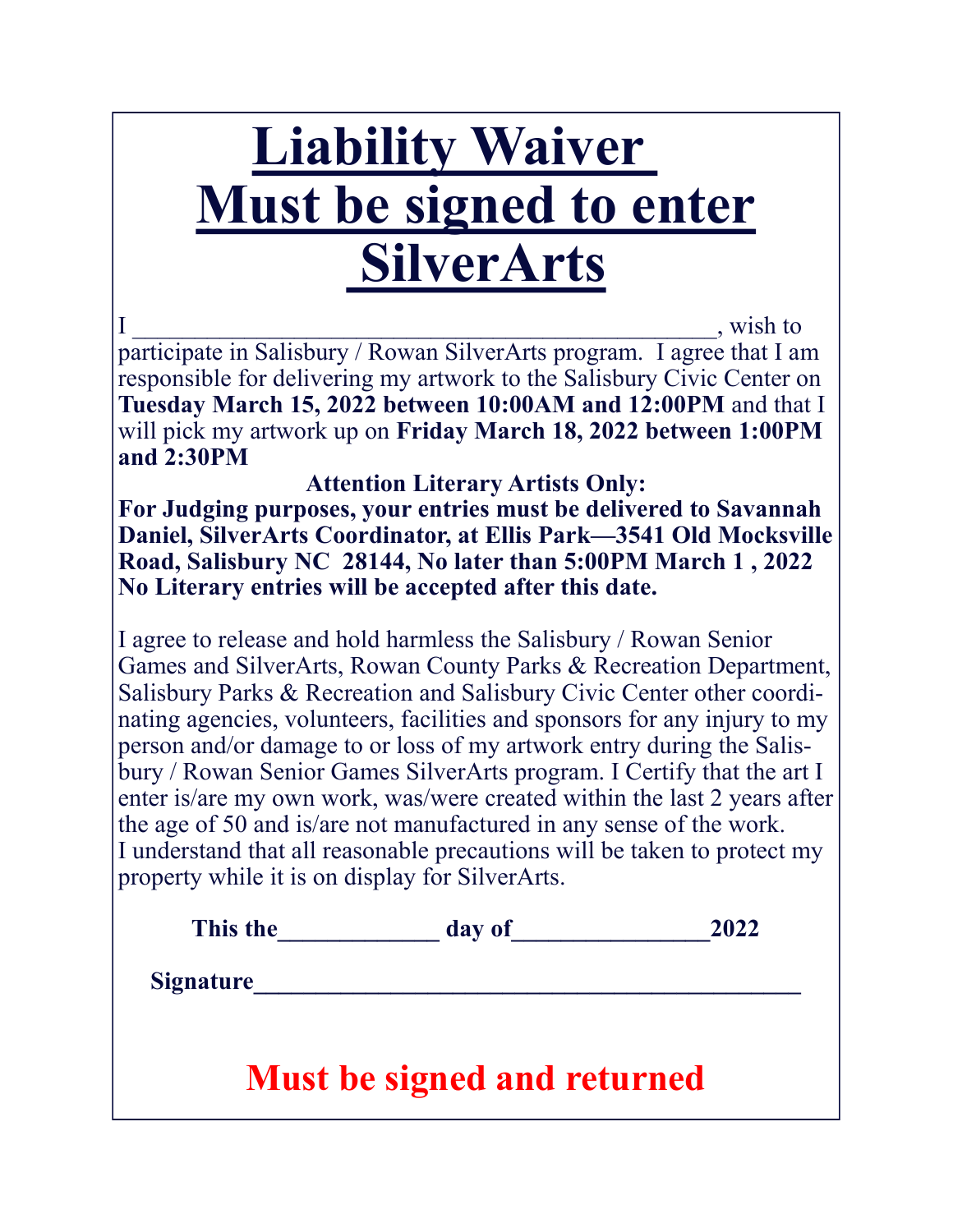#### **Covid-19 Liability Waiver Must be signed prior to events!**

| <b>Must be signed and returned</b>                                                                                                           |  |                                                                                                                                                                                                                                    |                                                                                                                                                                                                                                                                                                                                                                                                                                                                                                                                                             |  |
|----------------------------------------------------------------------------------------------------------------------------------------------|--|------------------------------------------------------------------------------------------------------------------------------------------------------------------------------------------------------------------------------------|-------------------------------------------------------------------------------------------------------------------------------------------------------------------------------------------------------------------------------------------------------------------------------------------------------------------------------------------------------------------------------------------------------------------------------------------------------------------------------------------------------------------------------------------------------------|--|
|                                                                                                                                              |  |                                                                                                                                                                                                                                    |                                                                                                                                                                                                                                                                                                                                                                                                                                                                                                                                                             |  |
|                                                                                                                                              |  | <b>Signature</b> Signature Signature Signature Signature Signature Signature Signature Signature Signature Signature Signature Signature Signature Signature Signature Signature Signature Signature Signature Signature Signature |                                                                                                                                                                                                                                                                                                                                                                                                                                                                                                                                                             |  |
|                                                                                                                                              |  |                                                                                                                                                                                                                                    |                                                                                                                                                                                                                                                                                                                                                                                                                                                                                                                                                             |  |
| Coronavirus.                                                                                                                                 |  |                                                                                                                                                                                                                                    | I hereby release and fully discharge all person, firms, corporations, municipalities, charitable<br>organizations, recreational and educational facilities, other participants, sponsors, owners<br>and/or leasers of premises upon which a particular event for Salisbury/Rowan Senior Games/<br>Arts is occurring, from any and all liability arising from the exposure and/or infection of the<br>The undersigned has read this Waiver and Release thoroughly, and by sign-<br>ing this document, acknowledges a voluntary waiver of substantial rights. |  |
| I attest that:<br>or new loss of taste or smell.<br>confirmed case of the Coronavirus.<br>gious by state or local public health authorities. |  | * I will not attend events if I have traveled internationally within the last 14 days.                                                                                                                                             | * I will not attend events if I am experiencing any symptoms of illness such as cough, short-<br>ness of breath or difficulty breathing, fever, chills, nausea, muscle pain, headache, sore throat,<br>* I will not attend events if I believe I have been exposed to someone with a suspected and/or<br>* I will not attend events if I am diagnosed with Coronavirus and not yet cleared as non conta-                                                                                                                                                    |  |
|                                                                                                                                              |  | public health authorities still recommend practicing social distancing.<br>Coronavirus can cause serious illness and even death. I am voluntarily<br>with all set procedures to reduce the spread while attending my events.       | I acknowledge the contagious nature of the Coronavirus and that the CDC and many other<br>I further acknowledge that Salisbury/Rowan Senior Games/Arts can not guarantee that I will<br>not become exposed and/or infected with the Coronavirus. I understand that exposure to the<br>participating in events provided by Salisbury/Rowan Senior Games/Arts and acknowledge<br>that I am increasing my risk to exposure to the Coronavirus. I acknowledge that I must comply                                                                                |  |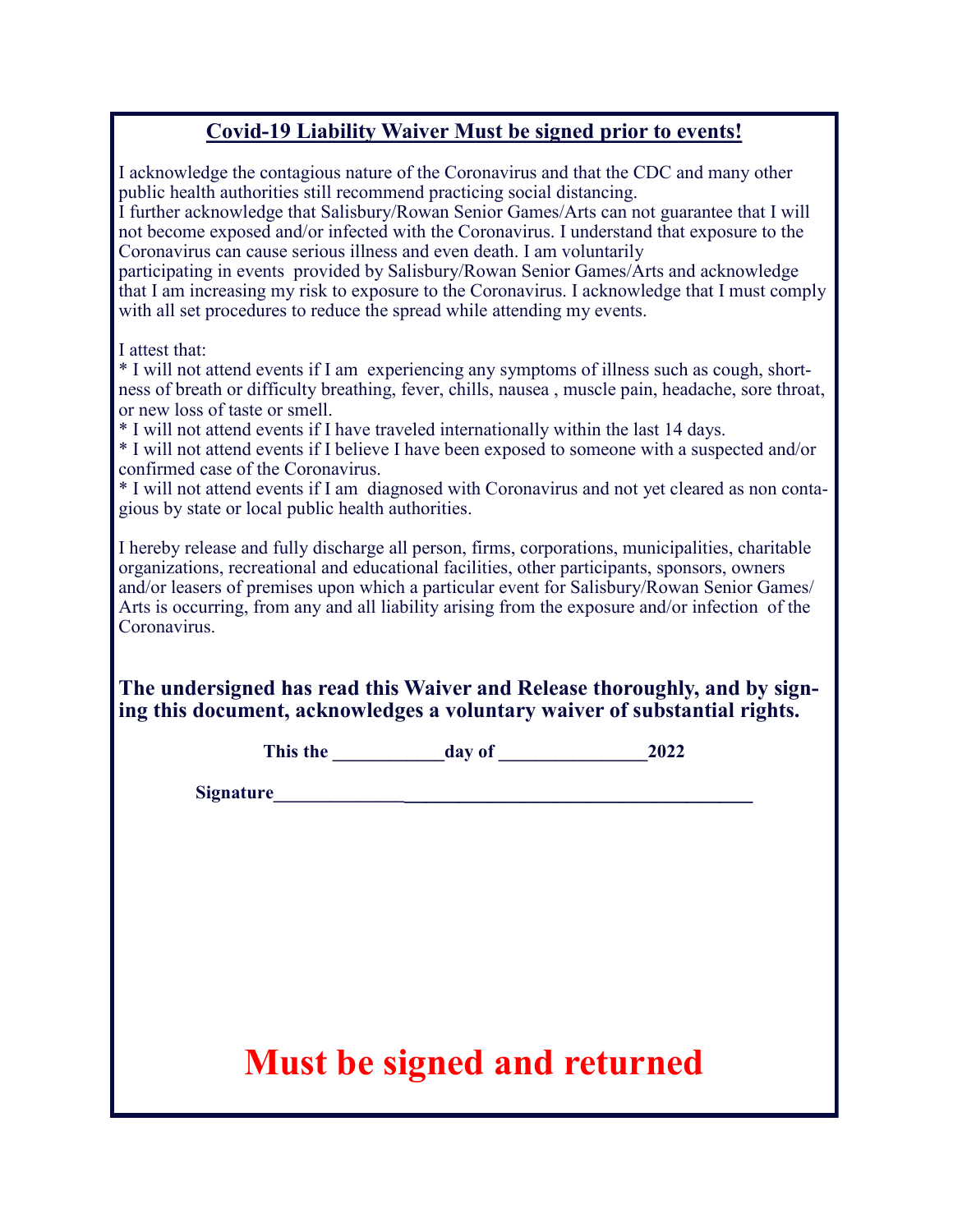#### You must enter a title for each sub-category maximum 2 entries per category

| <b>Basket Weaving</b>                  |                                                                     |
|----------------------------------------|---------------------------------------------------------------------|
| Title of entry                         |                                                                     |
| Title of entry                         |                                                                     |
| Crocheting                             |                                                                     |
|                                        |                                                                     |
| Title of entry                         |                                                                     |
| <b>Jewelry</b>                         |                                                                     |
| Title of entry                         |                                                                     |
| Title of entry                         |                                                                     |
| <b>Knitting</b>                        |                                                                     |
| Title of entry                         | <u> 1989 - Johann Barbara, martxa alemaniar amerikan basar da a</u> |
| Title of entry                         |                                                                     |
| <b>Needlework</b>                      |                                                                     |
|                                        |                                                                     |
|                                        |                                                                     |
| <b>Quilting (machine stitch)</b>       |                                                                     |
| Title of entry                         |                                                                     |
| Title of entry                         |                                                                     |
| <b>Quilting (hand stitch)</b>          |                                                                     |
| Title of entry                         |                                                                     |
| Title of entry                         |                                                                     |
| <b>Stained Glass</b>                   |                                                                     |
| Title of entry                         |                                                                     |
| Title of entry                         |                                                                     |
| <b>Thrown &amp; Hand built Pottery</b> |                                                                     |
| Title of entry                         |                                                                     |
| Title of entry                         |                                                                     |
| <b>Weaving</b>                         |                                                                     |
| Title of entry                         | <u> 1989 - Johann Barbara, martxa alemaniar a</u>                   |
| Title of entry                         |                                                                     |
| Woodcarving                            |                                                                     |
| Title of entry                         |                                                                     |
| Title of entry                         |                                                                     |
| <b>Woodworking</b>                     |                                                                     |
| Title of entry                         |                                                                     |
| Title of entry                         |                                                                     |
| Woodturning                            |                                                                     |
| Title of entry                         |                                                                     |
| Title of entry                         |                                                                     |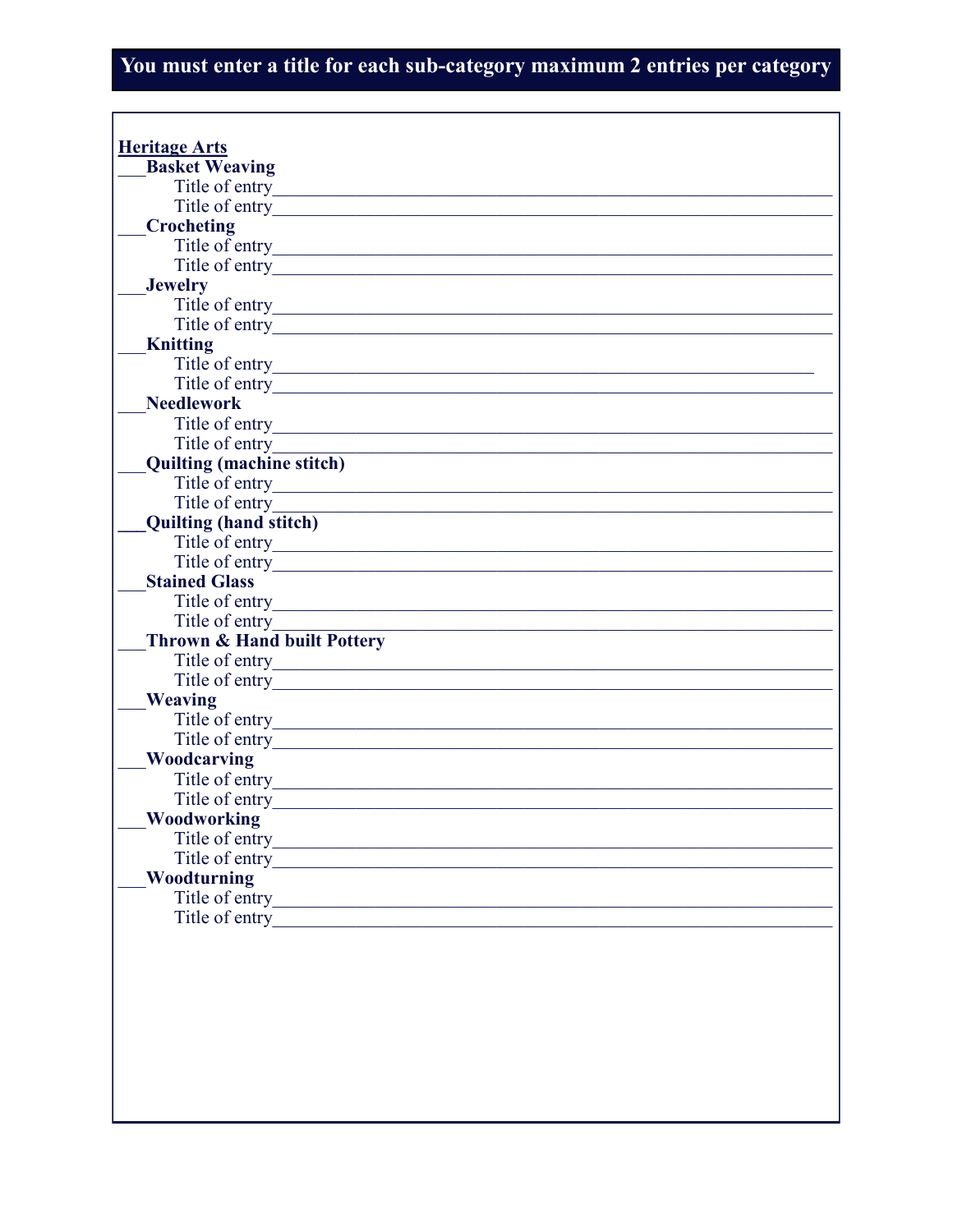| You must enter a title for each sub-category maximum 2 entries per category                                                                      |
|--------------------------------------------------------------------------------------------------------------------------------------------------|
| <b>Visual Arts</b>                                                                                                                               |
| <b>Acrylics</b>                                                                                                                                  |
| Title of entry                                                                                                                                   |
| Title of entry                                                                                                                                   |
| <b>Drawing</b>                                                                                                                                   |
|                                                                                                                                                  |
| Title of entry                                                                                                                                   |
| <b>Mixed Media</b>                                                                                                                               |
|                                                                                                                                                  |
|                                                                                                                                                  |
| Oil                                                                                                                                              |
|                                                                                                                                                  |
| <b>Pastels</b>                                                                                                                                   |
|                                                                                                                                                  |
|                                                                                                                                                  |
| <b>Photography–Film</b>                                                                                                                          |
|                                                                                                                                                  |
| Title of entry<br>Title of entry                                                                                                                 |
| <b>Photography-Digital</b>                                                                                                                       |
| Title of entry                                                                                                                                   |
| Title of entry                                                                                                                                   |
| <b>Sculpture</b>                                                                                                                                 |
|                                                                                                                                                  |
| Title of entry                                                                                                                                   |
| Watercolor                                                                                                                                       |
|                                                                                                                                                  |
| Title of entry                                                                                                                                   |
|                                                                                                                                                  |
|                                                                                                                                                  |
|                                                                                                                                                  |
| <b>Performing Arts</b>                                                                                                                           |
| Comedy / Drama Dance Instrumental Vocal Line Dance                                                                                               |
| Name of group:<br>Number in group                                                                                                                |
| phone<br>Contact person:<br>Contact person:<br>Other members of group including any accompanists, they will be counted to determine size of act: |
|                                                                                                                                                  |
|                                                                                                                                                  |
| What equipment will you be bringing to use?                                                                                                      |
| Equipment that you will need provided: <u>Piano Chairs CD Player</u> Microphone                                                                  |
| other<br><u> 1980 - Jan Samuel Barbara, margaret eta idazlea (h. 1980).</u>                                                                      |
|                                                                                                                                                  |
|                                                                                                                                                  |
| <b>Literary Arts</b>                                                                                                                             |
| <b>Essays</b>                                                                                                                                    |
| Title of entry                                                                                                                                   |
| Title of entry                                                                                                                                   |
| <b>Short Stories (also fiction)</b>                                                                                                              |
| Title of entry                                                                                                                                   |
| Title of entry                                                                                                                                   |
| Life Experiences (also autobiographical)                                                                                                         |
| Title of entry                                                                                                                                   |
| Title of entry                                                                                                                                   |
| <b>Poetry</b>                                                                                                                                    |
| Title of entry                                                                                                                                   |
|                                                                                                                                                  |
|                                                                                                                                                  |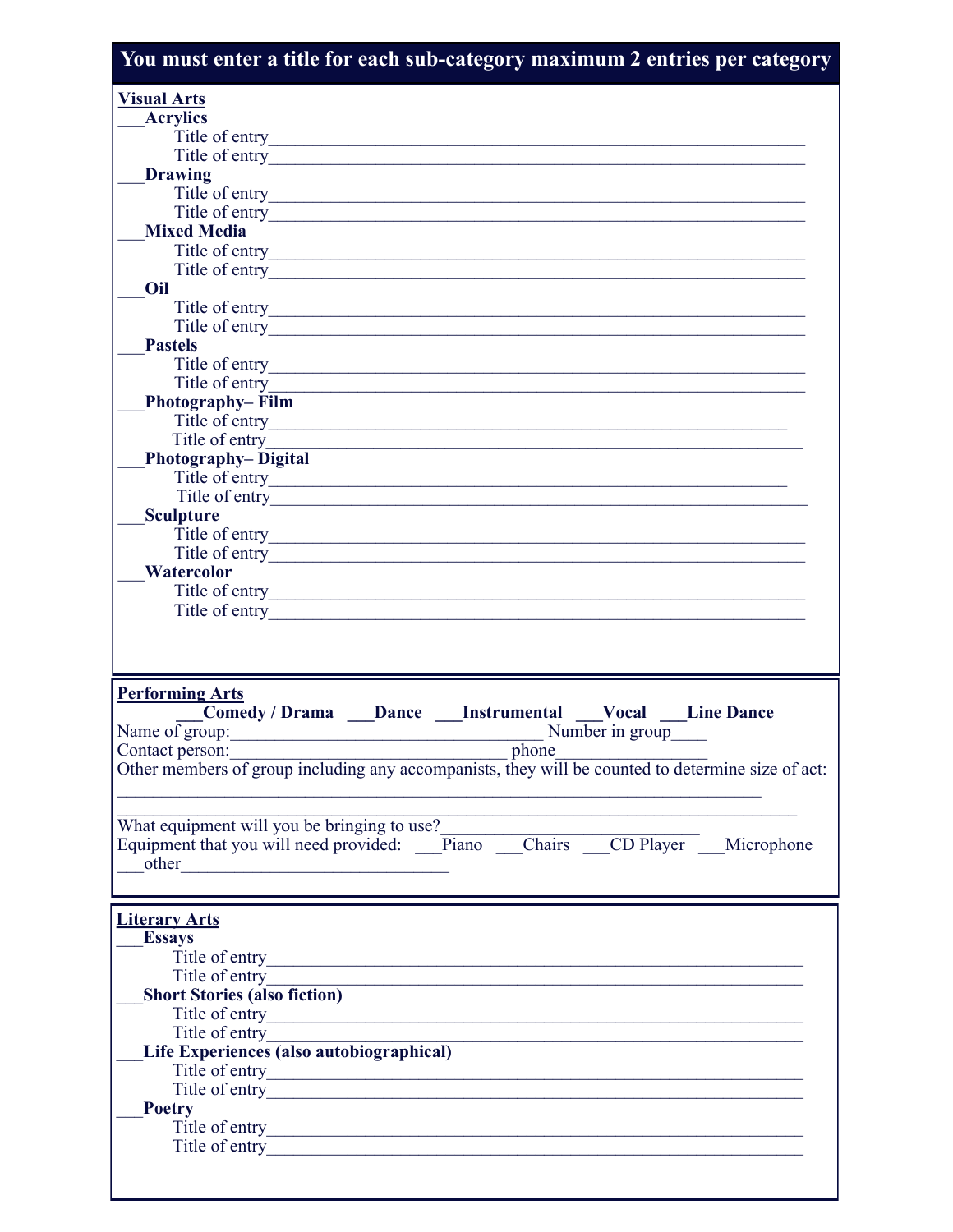### You must enter a title for each sub-category maximum 2 entries per category

| <b>Misc. Crafts</b>                                                                        |  |
|--------------------------------------------------------------------------------------------|--|
| <b>Ceramics</b>                                                                            |  |
|                                                                                            |  |
| Title of entry                                                                             |  |
| <b>Candles</b>                                                                             |  |
|                                                                                            |  |
|                                                                                            |  |
| Title of entry                                                                             |  |
| <b>Doll Kits</b>                                                                           |  |
|                                                                                            |  |
| Title of entry                                                                             |  |
| <b>Dollhouses Kits</b>                                                                     |  |
|                                                                                            |  |
| Title of entry                                                                             |  |
| <b>Greeting Cards</b>                                                                      |  |
| Title of entry                                                                             |  |
| Title of entry                                                                             |  |
| <b>Puzzles</b>                                                                             |  |
| Title of entry                                                                             |  |
| <u> 1989 - Johann Stoff, Amerikaansk politiker (d. 1989)</u>                               |  |
| Title of entry                                                                             |  |
| <b>Scrap booking</b>                                                                       |  |
|                                                                                            |  |
| Title of entry                                                                             |  |
| <b>Silk Flowers</b>                                                                        |  |
|                                                                                            |  |
| Title of entry                                                                             |  |
| <b>Plastic Canvas</b>                                                                      |  |
|                                                                                            |  |
| Title of entry                                                                             |  |
|                                                                                            |  |
|                                                                                            |  |
|                                                                                            |  |
|                                                                                            |  |
| <b>Models</b>                                                                              |  |
|                                                                                            |  |
| <b>Airplanes</b>                                                                           |  |
| Title of entry                                                                             |  |
| Title of entry                                                                             |  |
| Cars                                                                                       |  |
|                                                                                            |  |
|                                                                                            |  |
| <b>Ships</b>                                                                               |  |
|                                                                                            |  |
|                                                                                            |  |
|                                                                                            |  |
|                                                                                            |  |
|                                                                                            |  |
| <b>Live Plants &amp; Flowers</b>                                                           |  |
| <b>Flowers</b>                                                                             |  |
|                                                                                            |  |
|                                                                                            |  |
| <b>House Plants</b>                                                                        |  |
| Title of entry<br><u> 1989 - Johann John Stone, mars an deus Amerikaansk kommunister (</u> |  |
| Title of entry                                                                             |  |
|                                                                                            |  |
|                                                                                            |  |